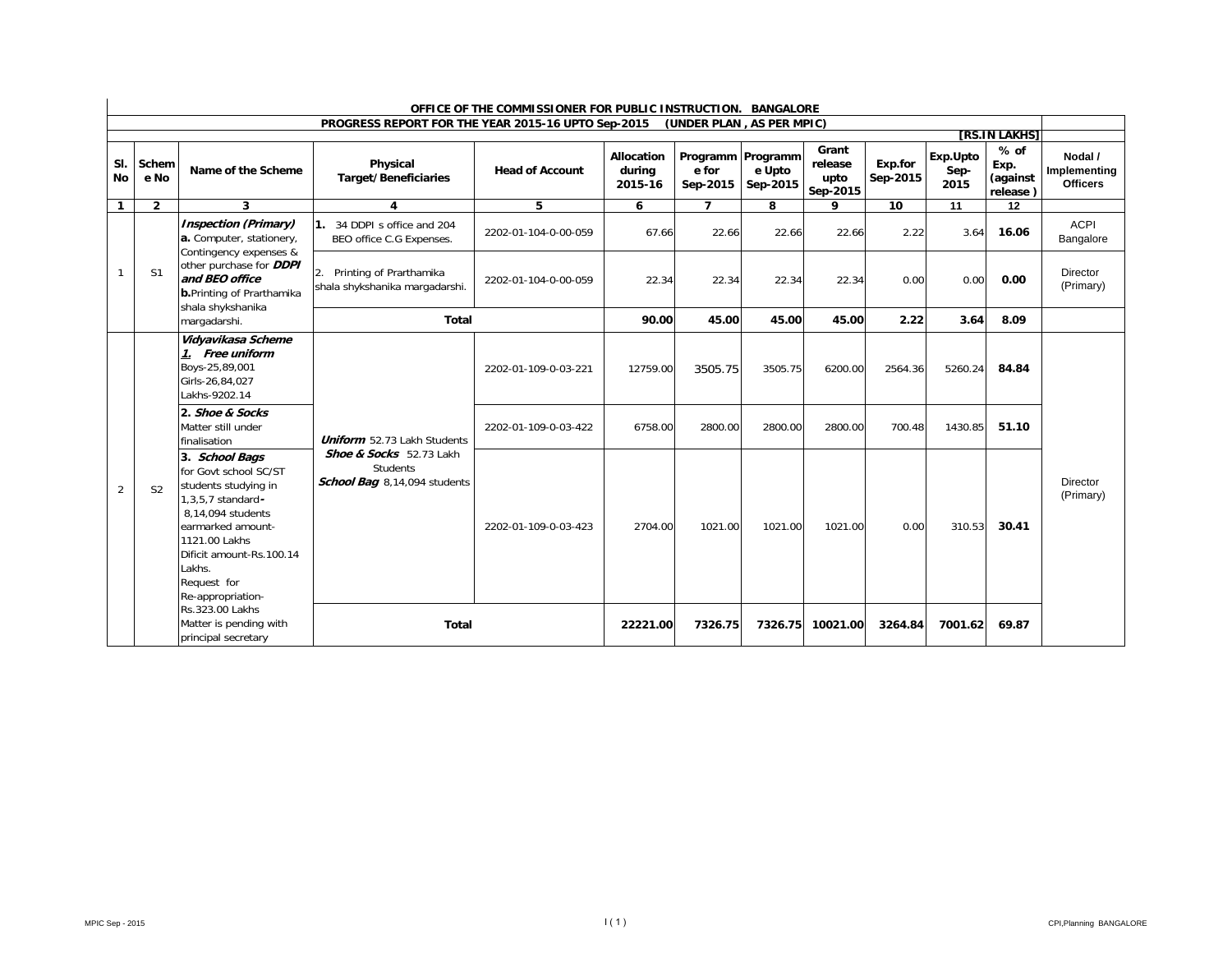| SI.<br>No    | Schem<br>e No           | Name of the Scheme                                                                                                                           | Physical<br><b>Target/Beneficiaries</b>                                                                                                                                                             | <b>Head of Account</b>                           | Allocation<br>during<br>2015-16 | Programm Programm<br>e for<br>Sep-2015 | e Upto<br>Sep-2015 | Grant<br>release<br>upto<br>Sep-2015 | Exp.for<br>Sep-2015 | Exp.Upto<br>Sep-<br>2015 | $%$ of<br>Exp.<br>(against<br>release)                    | Nodal /<br>Implementing<br><b>Officers</b> |
|--------------|-------------------------|----------------------------------------------------------------------------------------------------------------------------------------------|-----------------------------------------------------------------------------------------------------------------------------------------------------------------------------------------------------|--------------------------------------------------|---------------------------------|----------------------------------------|--------------------|--------------------------------------|---------------------|--------------------------|-----------------------------------------------------------|--------------------------------------------|
| $\mathbf{1}$ | $\mathbf{2}$            | 3                                                                                                                                            | 4                                                                                                                                                                                                   | 5                                                | 6                               | $\overline{7}$                         | 8                  | 9                                    | 10                  | 11                       | 12                                                        |                                            |
|              |                         | Encouraging Activities for                                                                                                                   |                                                                                                                                                                                                     | 2202-01-101-0-08-221,<br>059, 002, 011, 014, 021 | 415.00                          | 101.00                                 | 101.00             | 104.75                               | 40.12               | 93.04                    | 88.82                                                     |                                            |
| 3            | S <sub>3</sub>          | Universalisation of Primary<br>Education                                                                                                     | 9 sub programmes                                                                                                                                                                                    | 2202-01-101-0-08-422                             | 419.00                          | 302.25                                 | 302.25             | 302.25                               | 0.00                | 28.73                    | 9.51                                                      |                                            |
|              |                         |                                                                                                                                              |                                                                                                                                                                                                     | 2202-01-101-0-08-423                             | 158.00                          | 79.94                                  | 79.94              | 88.00                                | 0.00                | 18.06                    | 20.52                                                     |                                            |
|              |                         |                                                                                                                                              | <b>Total</b>                                                                                                                                                                                        |                                                  | 992.00                          | 483.19                                 | 483.19             | 495.00                               | 40.12               | 139.83                   | 28.25                                                     |                                            |
|              | S3(1)                   | Minority Education<br><b>Educational activities</b>                                                                                          | a. Prathibha karanji for minority<br>students<br><b>b.</b> Meetings of minority<br>Education co-ordinator's<br>c. Workshops & meetings of<br>minority high school teachers<br>d. Office Contingency | 2202-01-101-0-08-059                             | 24.00                           | 5.00                                   | 5.00               | 6.00                                 | 0.78                | 6.00                     | 100.00                                                    | Director<br>(Minority)                     |
|              | S3(2)                   | MMS [Salary Expenditutre]                                                                                                                    | Salary for M.M.S office<br><b>Gazzetted Managers</b>                                                                                                                                                | 2202-01-101-0-08-<br>(002, 003, 011, 014, 021)   | 13.00                           | 3.21                                   | 3.21               | 4.25                                 | 0.72                | 3.26                     | 76.71                                                     | JD(MMS)                                    |
|              | S3(3)                   | MMS [HQ Expenditure]                                                                                                                         | M.M.S Office expenditure                                                                                                                                                                            | 2202-01-101-0-08-059                             | 4.00                            | 1.00                                   | 1.00               | 1.00                                 | 0.50                |                          | 100.00                                                    | JD(MMS)                                    |
|              | S3 (4) Prathiba karanji |                                                                                                                                              | 14,75,000 Children's from<br>'1 to 10' will recieve prize                                                                                                                                           | 2202-01-101-0-08-422                             | 419.00                          | 302.25                                 | 302.25             | 302.25                               | 0.00                |                          | 1.00<br>28.73<br>9.51<br>44.75<br>10.74<br>39.47<br>12.10 |                                            |
|              |                         |                                                                                                                                              | through different activities                                                                                                                                                                        | 2202-01-101-0-08-423                             | 58.00                           | 24.00                                  | 24.00              | 24.00                                | 0.00                |                          |                                                           | Director<br>(Secondary)                    |
|              |                         | Total                                                                                                                                        |                                                                                                                                                                                                     | 477.00                                           | 326.25                          | 326.25                                 | 326.25             | 0.00                                 |                     |                          |                                                           |                                            |
|              | S3(5)                   | Rashtreeya kridakuta<br>sanghatane                                                                                                           |                                                                                                                                                                                                     | 2202-01-101-0-08-423                             | 100.00                          | 55.94                                  | 55.94              | 64.00                                | 0.00                | 39.00                    | 60.94                                                     | Director<br>(Secondary)                    |
|              | S3(6)                   | Maintenance of<br>Computers supplied to<br>BEO/DDPI office &<br>D.S.E.R.T+ e-Goverance<br>unit -<br>Computer Hardware &<br>Software purchase | 34 DDPI & 204 BEO office                                                                                                                                                                            | 2202-01-101-0-08-059                             | 100.00                          | 20.00                                  | 20.00              | 20.00                                | 0.00                | 0.00                     | 0.00                                                      | <b>ACPI</b><br>Bangalore                   |
|              |                         | <b>Media Publicity</b>                                                                                                                       | Advertisement of educational                                                                                                                                                                        | 2202-01-101-0-08-059                             | 73.00                           | 15.00                                  | 15.00              | 15.00                                | 0.00                | 0.00                     | 0.00                                                      |                                            |
|              | S3(7)                   | a. Shikshana varte<br>b. Gode patrike                                                                                                        | programmes in media for the<br>awareness of publics about the                                                                                                                                       | 2202-01-101-0-08-221                             | 102.00                          | 23.79                                  | 23.79              | 25.50                                | 5.12                | 18.10                    | 70.98                                                     | JD(School<br>Education)                    |
|              |                         | c. Thingala thirulu                                                                                                                          | educational programms                                                                                                                                                                               | Total                                            | 175.00                          | 38.79                                  | 38.79              | 40.50                                | 5.12                | 18.10                    | 44.69                                                     |                                            |
|              | S3(8)                   | Incentive for SSLC toppers<br>@ 34 district level                                                                                            | $34x3 = 102$ Students                                                                                                                                                                               | 2202-01-101-0-08-059                             | 89.00                           | 33.00                                  | 33.00              | 33.00                                | 33.00               | 33.00                    | 100.00                                                    | Director<br>(KSEEB)                        |
|              | S3(9)                   | Incentive to top 10<br>winners of prathibha<br>karanji, sports & science<br>exibition                                                        | 10x3=30 Students @ state level                                                                                                                                                                      | 2202-01-101-0-08-059                             | 10.00                           | 0.00                                   | 0.00               | 0.00                                 | 0.00                | 0.00                     | 0.00                                                      | <b>Director</b><br>(Secondary)             |
|              | Total                   |                                                                                                                                              |                                                                                                                                                                                                     |                                                  | 992.00                          | 483.19                                 | 483.19             | 495.00                               | 40.12               | 139.83                   | 28.25                                                     |                                            |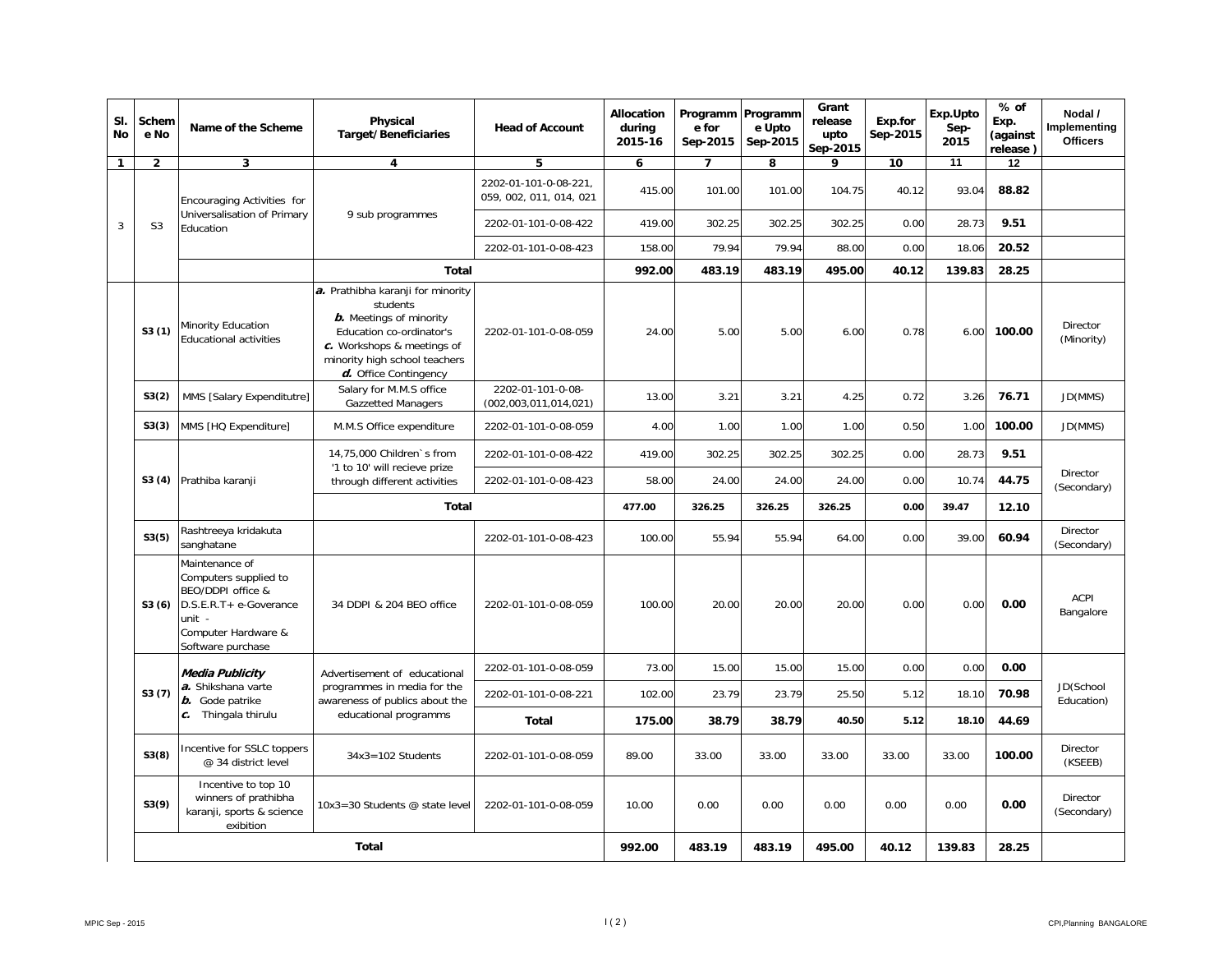| SI.<br>No      | Schem<br>e No  | Name of the Scheme                                                                                                                                               | Physical<br><b>Target/Beneficiaries</b>                                                                                          | <b>Head of Account</b>                   | Allocation<br>during<br>2015-16 | Programm<br>e for<br>Sep-2015                                                          | Programm<br>e Upto<br>Sep-2015 | Grant<br>release<br>upto<br>Sep-2015 | Exp.for<br>Sep-2015 | Exp.Upto<br>Sep-<br>2015 | % of<br>Exp.<br>(against<br>release) | Nodal /<br>Implementing<br><b>Officers</b>    |
|----------------|----------------|------------------------------------------------------------------------------------------------------------------------------------------------------------------|----------------------------------------------------------------------------------------------------------------------------------|------------------------------------------|---------------------------------|----------------------------------------------------------------------------------------|--------------------------------|--------------------------------------|---------------------|--------------------------|--------------------------------------|-----------------------------------------------|
| $\mathbf{1}$   | $\overline{2}$ | 3                                                                                                                                                                | 4                                                                                                                                | 5                                        | 6                               | $\overline{7}$                                                                         | 8                              | 9                                    | 10                  | 11                       | 12                                   |                                               |
|                |                | Sarva Shikshana<br>Abhivan<br>1. Programmes of sarva                                                                                                             |                                                                                                                                  | 2202-01-115-0-01-<br>002,011,014,021,059 | 1076.00                         | 2.95                                                                                   | 2.95                           | 437.25                               | 120.56              | 394.86                   | 90.31                                |                                               |
|                |                | shikshan abhiyan<br>2. Improvement of<br>quality education in                                                                                                    |                                                                                                                                  | 2202-01-115-0-01-133                     | 1000.00                         | 250.00                                                                                 | 250.00                         | 500.00                               | 0.00                | 250.00                   | 50.00                                |                                               |
| $\overline{4}$ | S <sub>4</sub> | schools.<br>Approved programme<br>activities of <b>Education</b>                                                                                                 | 55.19 lakh children                                                                                                              | 2202-01-115-0-01-422                     | 270.00                          | 67.50                                                                                  | 67.50                          | 135.00                               | 0.00                | 67.50                    | 50.00                                | SPD<br>(SSA)                                  |
|                |                | Quality monitoring cell<br>[EQMC]<br>Review of learning                                                                                                          |                                                                                                                                  | 2202-01-115-0-01-423                     | 166.00                          | 41.50                                                                                  | 41.50                          | 83.00                                | 0.00                | 41.50                    | 50.00                                |                                               |
|                |                | standard.<br>Improvement of quality<br>monitoring mechanism.                                                                                                     |                                                                                                                                  | Total                                    | 2512.00                         | 361.95                                                                                 | 361.95                         | 1155.25                              | 120.56              | 753.86                   | 65.26                                |                                               |
|                |                | Pustakalaya and<br>improvement of<br><b>Primary Schools &amp;</b><br>pradhan mantri<br>gramoday yojane                                                           |                                                                                                                                  | 2202-01-106-0-02-059                     | 190.00                          | 47.50                                                                                  | 47.50                          | 95.00                                | 0.00                | 47.50                    | 50.00                                | Director<br>(KSEEB)                           |
| 5              | S <sub>5</sub> | 1. Karnataka School<br>Quality Assessment and<br><b>Accreditation Council</b><br>(KSQAAC)                                                                        | 1. Quality analysis of 4000<br>schools<br>2. 2000 Schools [KSQAAC]<br>[Purchase of books, writing]<br>materials for new schools] | 2202-01-106-0-02-059                     | 120.00                          | 60.00<br>60.00<br>60.00<br>0.00<br>0.00<br>107.50<br>107.50<br>155.00<br>0.00<br>47.50 | 0.00                           | ACPI<br>Bangalore                    |                     |                          |                                      |                                               |
|                |                | 2. Printing of jivana masa<br>pathirike.<br>Retail purchase of books<br>& writing materials for<br>library in govt schools.                                      |                                                                                                                                  | <b>Total</b>                             | 310.00                          |                                                                                        |                                |                                      |                     |                          | 30.65                                |                                               |
|                |                | <b>Commissioner for</b><br><b>Public Instruction</b><br><b>Bangalore</b><br>1. General expenditure,                                                              |                                                                                                                                  | 2202-02-001-0-03-051                     | 23.00                           | 11.49                                                                                  | 11.49                          | 11.50                                | 0.62                | 1.85                     | 16.09                                |                                               |
|                |                | office contigency , office<br>automation & office<br>moderanization/repair-<br>2. Residence Telephone                                                            |                                                                                                                                  | 2202-02-001-0-03-052                     | 2.00                            | 1.00                                                                                   | 1.00                           | 1.00                                 | 0.00                | 0.00                     | 0.00                                 | <b>ACPI</b>                                   |
| 6              | S <sub>6</sub> | expenditure for<br>Commissioner perssonnel<br>secretory Joint director                                                                                           | Stationery,<br>TA/DA/Fuel,<br>Automation /Moderanization<br>of CPI Office                                                        | 2202-02-001-0-03-059                     | 16.00                           | 8.00                                                                                   | 8.00                           | 8.00                                 | 1.85                | 1.85                     | 23.13                                | Bangalore<br>And<br><b>DDPI</b><br>(Planning) |
|                |                | school education, deputy<br>director statistics,<br>planning,<br>primery, secondary<br>3. Maintainance<br>expenditure of<br>equipments in<br>commissioner office | 2202-02-001-0-03-059                                                                                                             | 4.00                                     | 2.00                            | 2.00                                                                                   | 2.00                           | 0.02                                 | 0.02                | 1.00                     |                                      |                                               |
|                |                |                                                                                                                                                                  |                                                                                                                                  | Total                                    | 45.00                           | 22.49                                                                                  | 22.49                          | 22.50                                | 2.49                | 3.72                     | 16.53                                |                                               |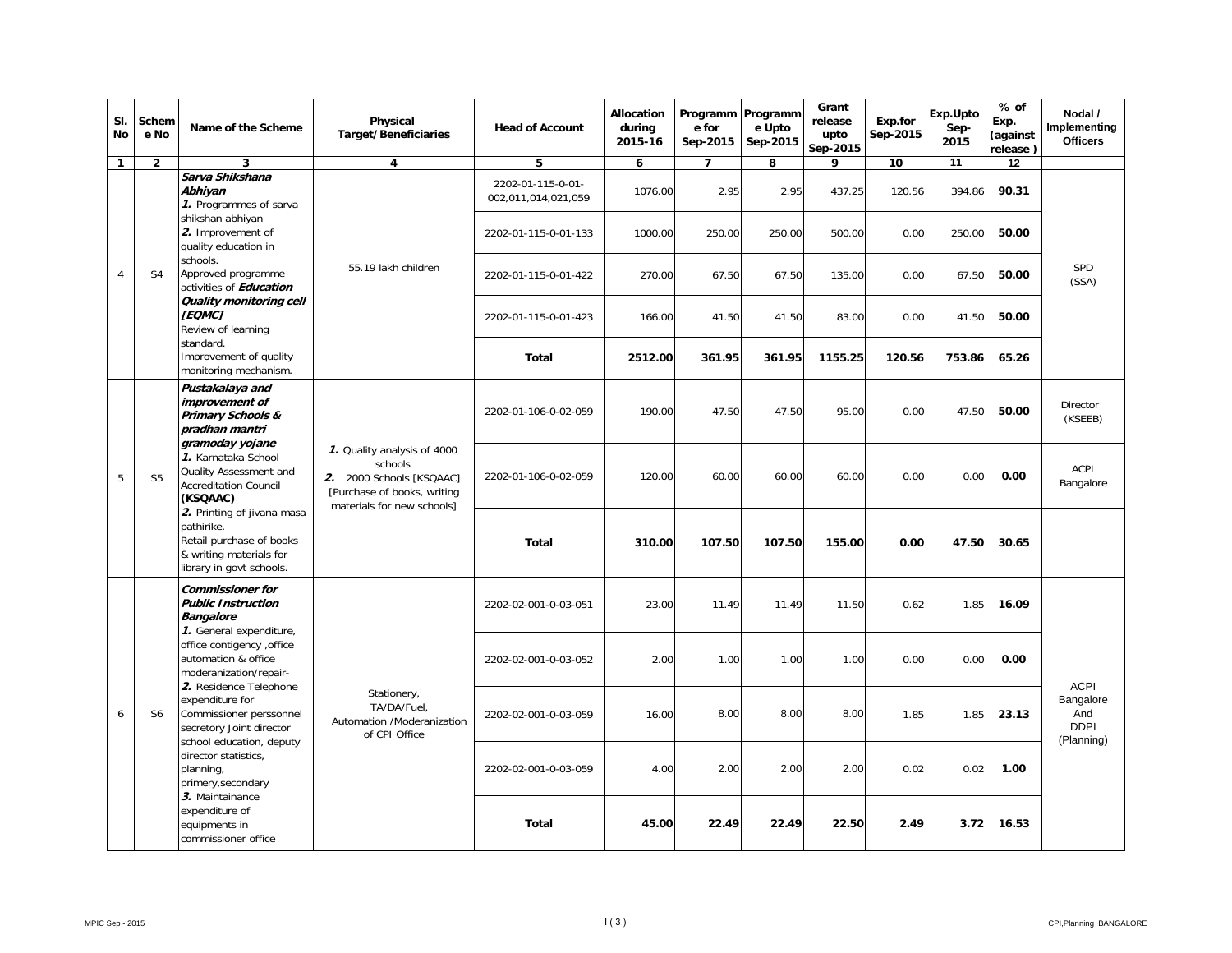| SI.<br><b>No</b> | Schem<br>e No  | Name of the Scheme                                                                                                  | Physical<br><b>Target/Beneficiaries</b>                                                                                         | <b>Head of Account</b> | Allocation<br>during<br>2015-16 | Programm<br>e for<br>Sep-2015 | Programm<br>e Upto<br>Sep-2015 | Grant<br>release<br>upto<br>Sep-2015 | Exp.for<br>Sep-2015 | Exp.Upto<br>Sep-<br>2015 | $%$ of<br>Exp.<br>(against<br>release) | Nodal /<br>Implementing<br><b>Officers</b>                                        |
|------------------|----------------|---------------------------------------------------------------------------------------------------------------------|---------------------------------------------------------------------------------------------------------------------------------|------------------------|---------------------------------|-------------------------------|--------------------------------|--------------------------------------|---------------------|--------------------------|----------------------------------------|-----------------------------------------------------------------------------------|
| $\mathbf{1}$     | $\overline{2}$ | 3                                                                                                                   | 4                                                                                                                               | 5                      | 6                               | $\overline{ }$                | 8                              | 9                                    | 10                  | $\overline{11}$          | $\overline{12}$                        |                                                                                   |
|                  |                |                                                                                                                     |                                                                                                                                 | 2202-02-001-0-05-041   | 10.00                           | 5.00                          | 5.00                           | 5.00                                 | 2.33                | 4.79                     | 95.80                                  |                                                                                   |
|                  |                | <b>Additional Commissioner</b>                                                                                      |                                                                                                                                 | 2202-02-001-0-05-051   | 43.00                           | 19.58                         | 19.58                          | 21.50                                | 5.90                | 10.54                    | 49.02                                  |                                                                                   |
|                  |                | for Public Instruction<br>Gulbarga<br>Travel expenditure for                                                        | Stationery,                                                                                                                     | 2202-02-001-0-05-052   | 3.00                            | 1.50                          | 1.50                           | 1.50                                 | 0.50                | 0.50                     | 33.33                                  |                                                                                   |
| $\overline{7}$   | S7             | gulbarga ACPI<br>Purchase of new vehicle,<br>general expenditure.<br>telephone expenditure<br>Office repair & other | TA/DA/Fuel,<br>Automation /Moderanization<br>of ACPI Office                                                                     | 2202-02-001-0-05-059   | 50.00                           | 25.00                         | 25.00                          | 25.00                                | 0.00                | 0.00                     | 0.00                                   | ACPI (Kalburgi)                                                                   |
|                  |                |                                                                                                                     |                                                                                                                                 | 2202-02-001-0-05-071   | 30.00                           | 15.00                         | 15.00                          | 15.00                                | 12.00               | 15.00                    | 100.00                                 |                                                                                   |
|                  |                | expenditure                                                                                                         |                                                                                                                                 | 2202-02-001-0-05-195   | 14.00                           | 7.00                          | 7.00                           | 7.00                                 | 2.15                | 4.97                     | 71.00                                  |                                                                                   |
|                  |                |                                                                                                                     |                                                                                                                                 | Total                  | 150.00                          | 73.08                         | 73.08                          | 75.00                                | 22.88               | 35.80                    | 47.73                                  |                                                                                   |
|                  |                | <b>Additional Commissioner</b><br>for Public Instruction<br><b>Dharawada</b>                                        |                                                                                                                                 | 2202-02-101-0-00-041   | 10.00                           | 4.00                          | 4.00                           | 5.00                                 | 0.00                | 0.42                     | 8.40                                   | <b>ACPI</b><br>(Dharwada)                                                         |
| 8                | S <sub>8</sub> | Travel expenditure for<br>qulbarga ACPI Purchase of<br>new vehicle, general                                         | Stationery,<br>TA/DA/Fuel.                                                                                                      | 2202-02-101-0-00-051   | 25.00                           | 5.98                          | 5.98                           | 12.50                                | 1.53                | 7.59                     | 60.72                                  |                                                                                   |
|                  |                | expenditure, telephone<br>expenditure Office repair                                                                 | Automation /Moderanization<br>of ACPI Office                                                                                    | 2202-02-101-0-00-059   | 15.00                           | 5.50                          | 5.50                           | 7.50                                 | 0.60                | 4.07                     | 54.27                                  |                                                                                   |
|                  |                | & other expenditure                                                                                                 |                                                                                                                                 | <b>Total</b>           | 50.00                           | 15.48                         | 15.48                          | 25.00                                | 2.13                | 12.08                    | 48.32                                  |                                                                                   |
|                  | S9(1)          |                                                                                                                     | 1. Progress Cards 7.57 Lakh<br>Numbers for 9 & 10 std<br>students in govt schools.                                              | 2202-02-101-0-00-059   | 30.00                           | 15.00                         | 15.00                          | 15.00                                | 7.50                | 15.00                    | 100.00                                 | MD (Text<br>Bokk)                                                                 |
|                  | S9(2)          |                                                                                                                     | 2. 10,000 copies of Proudashala<br>shykshanika margadhashi<br>(Calender of events<br>2015-16)                                   | 2202-02-101-0-00-059   | 4.00                            | 2.00                          | 2.00                           | 2.00                                 | 0.00                | 0.00                     | 0.00                                   | <b>Director</b><br>(Secondary)<br>40.22<br>29.41<br><b>ACPI</b><br>12.90<br>46.24 |
|                  | S9(3)          | Inspection (Secondary)                                                                                              | 3. Mysore and Belagavi<br>Divisional joint director<br>travelling expenditure                                                   | 2202-02-101-0-00-041   | 18.00                           | 9.00                          | 9.00                           | 9.00                                 | 1.32                | 3.62                     |                                        |                                                                                   |
| 9                | S9(4)          |                                                                                                                     | 4. General expenditure of<br>Mysore and Belagavi joint<br>director divisional office                                            | 2202-02-101-0-00-051   | 17.00                           | 8.50                          | 8.50                           | 8.50                                 | 0.50                | 2.50                     |                                        |                                                                                   |
|                  | S9(5)          |                                                                                                                     | 5. Computer, ups,<br>raisograph, xerox machine<br>maintainance xerox machine<br>purchase & purchase of<br>neccessary stationary | 2202-02-101-0-00-059   | 31.00                           | 8.00                          | 8.00                           | 15.50                                | 2.00                | 2.00                     |                                        |                                                                                   |
|                  | Total          |                                                                                                                     |                                                                                                                                 |                        |                                 | 42.50<br>100.00               | 42.50                          | 50.00                                | 11.32               | 23.12                    |                                        |                                                                                   |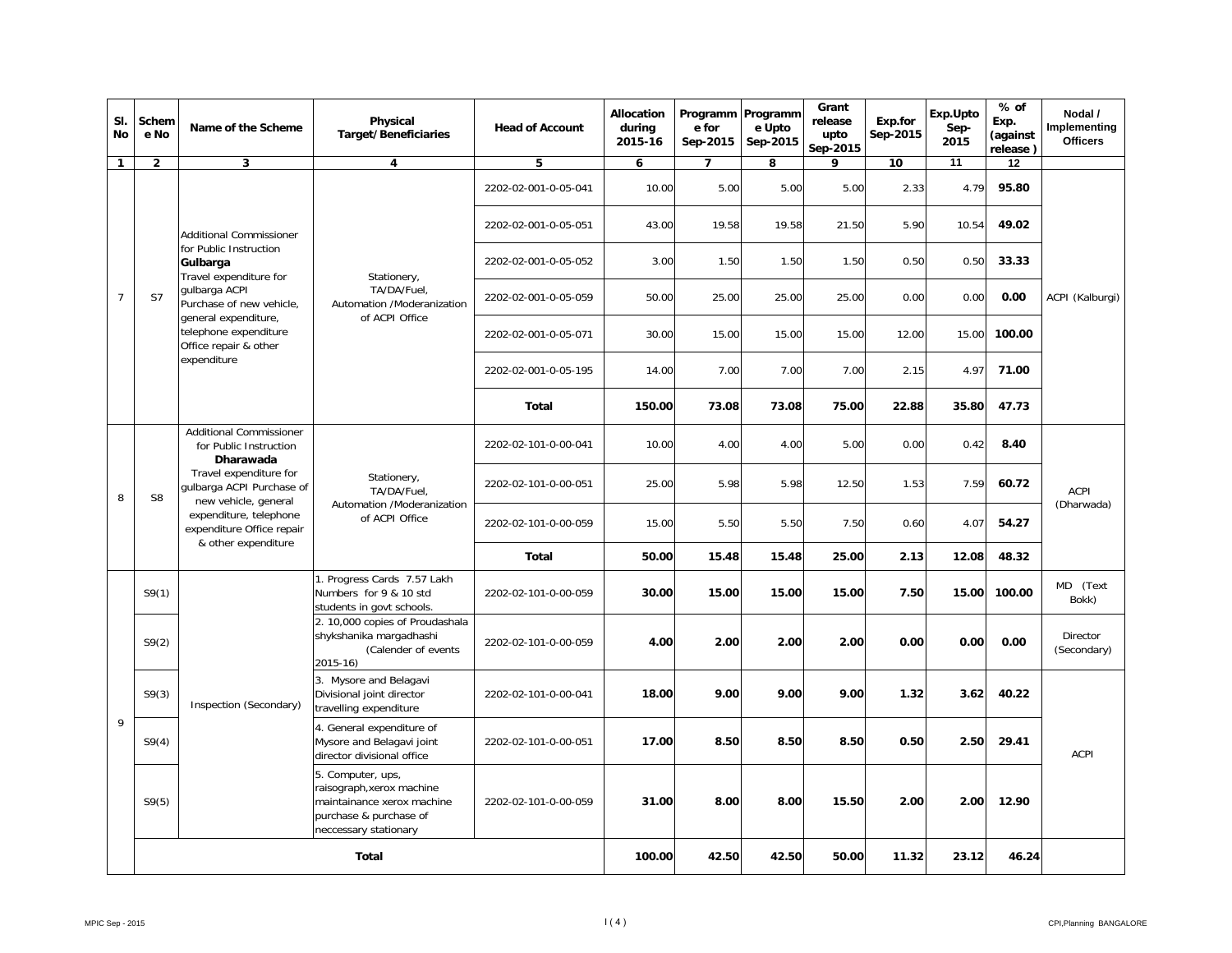| SI.<br>No    | Schem<br>e No                                                                                                                                                                                                                                                                                                                                                                                                                                                                                                                                                                         | Name of the Scheme                                                                                                            | Physical<br><b>Target/Beneficiaries</b>                     | <b>Head of Account</b> | Allocation<br>during<br>2015-16 | Programm Programm<br>e for<br>Sep-2015 | e Upto<br>Sep-2015 | Grant<br>release<br>upto<br>Sep-2015 | Exp.for<br>Sep-2015 | Exp.Upto<br>Sep-<br>2015 | $%$ of<br>Exp.<br>(against<br>release) | Nodal /<br>Implementing<br><b>Officers</b> |
|--------------|---------------------------------------------------------------------------------------------------------------------------------------------------------------------------------------------------------------------------------------------------------------------------------------------------------------------------------------------------------------------------------------------------------------------------------------------------------------------------------------------------------------------------------------------------------------------------------------|-------------------------------------------------------------------------------------------------------------------------------|-------------------------------------------------------------|------------------------|---------------------------------|----------------------------------------|--------------------|--------------------------------------|---------------------|--------------------------|----------------------------------------|--------------------------------------------|
| $\mathbf{1}$ | $\overline{2}$                                                                                                                                                                                                                                                                                                                                                                                                                                                                                                                                                                        | 3                                                                                                                             | 4                                                           | 5                      | 6                               | 7                                      | 8                  | 9                                    | 10                  | 11                       | 12                                     |                                            |
|              |                                                                                                                                                                                                                                                                                                                                                                                                                                                                                                                                                                                       | Karnataka Secondary<br>Education<br><b>Examination Board</b> -                                                                |                                                             | 2202-02-001-0-07-059   | 300.00                          | 150.00                                 | 150.00             | 150.00                               | 75.00               | 150.00                   | 100.00                                 |                                            |
| 10           | S <sub>10</sub>                                                                                                                                                                                                                                                                                                                                                                                                                                                                                                                                                                       | 1. Examination Fee<br>reimbursement for<br>SC/ST's students & all                                                             | 4,23,538 children                                           | 2202-02-001-0-07-422   | 100.00                          | 50.00                                  | 50.00              | 50.00                                | 25.00               | 50.00                    | 100.00                                 | <b>Director</b>                            |
|              |                                                                                                                                                                                                                                                                                                                                                                                                                                                                                                                                                                                       | other girls students<br>2. SSLC toopers at<br>thaluka level other than<br>district toppers<br>3. Other exams - 25.00<br>Lakhs |                                                             | 2202-02-001-0-07-423   | 50.00                           | 25.00                                  | 25.00              | 25.00                                | 12.50               | 25.00                    | 100.00                                 | (KSEEB)                                    |
|              |                                                                                                                                                                                                                                                                                                                                                                                                                                                                                                                                                                                       |                                                                                                                               | <b>Total</b>                                                |                        | 450.00                          | 225.00                                 | 225.00             | 225.00                               | 112.50              | 225.00                   | 100.00                                 |                                            |
|              | Construction of<br>Secondary School<br>325.00<br>325.00<br>2202-02-053-0-01-059<br>650.00<br>1. Construction of rooms<br>for building less schools in<br>other than grama<br>panchayaths -<br>Class rooms and BEO & DDPI<br>15 Additional class rooms.<br>office Construction and repairs<br>125.00<br>125.00<br>2202-02-053-0-01-422<br>250.00<br>2. Construction & repairs<br>& school land Aquisition<br>of DDPI office.<br>S11<br>3. Construction & repairs<br>of BEO office.<br>4. Land Acquisition<br>2202-02-053-0-01-423<br>100.00<br>50.00<br>50.00<br>Proposal submitted to |                                                                                                                               |                                                             |                        |                                 |                                        | 325.00             | 0.00                                 | 24.00               | 7.38                     |                                        |                                            |
| 11           |                                                                                                                                                                                                                                                                                                                                                                                                                                                                                                                                                                                       | 125.00                                                                                                                        | 0.00                                                        | 0.00                   | 0.00                            | JD(School<br>Education)                |                    |                                      |                     |                          |                                        |                                            |
|              |                                                                                                                                                                                                                                                                                                                                                                                                                                                                                                                                                                                       | govt(Kolar).                                                                                                                  |                                                             |                        |                                 |                                        |                    | 50.00                                | 0.00                | 0.00                     | 0.00                                   |                                            |
|              |                                                                                                                                                                                                                                                                                                                                                                                                                                                                                                                                                                                       | 5. Furniture supply for<br>SSLC exam centers-<br>1.5 Lakh for each District.                                                  | <b>Total</b>                                                |                        | 1000.00                         | 500.00                                 | 500.00             | 500.00                               | 0.00                | 24.00                    | 4.80                                   |                                            |
|              |                                                                                                                                                                                                                                                                                                                                                                                                                                                                                                                                                                                       |                                                                                                                               |                                                             | 2202-02-107-0-05-059   | 11000.00                        | 4990.56                                | 4990.56            | 5250.00                              | 4343.95             | 4603.40                  | 87.68                                  |                                            |
| 12           | S <sub>12</sub>                                                                                                                                                                                                                                                                                                                                                                                                                                                                                                                                                                       | <b>Bicycles to VIII</b><br>standards students                                                                                 | Girls-2,68,429<br>Boys 2,75,447                             | 2202-02-107-0-05-422   | 5000.00                         | 2500.00                                | 2500.00            | 2500.00                              | 2498.53             | 2498.53                  | 99.94                                  | Director                                   |
|              |                                                                                                                                                                                                                                                                                                                                                                                                                                                                                                                                                                                       | (Govt & grant-in-aid<br>schools)                                                                                              |                                                             | 2202-02-107-0-05-423   | 2000.00                         | 1000.00                                | 1000.00            | 1000.00                              | 980.10              | 980.10                   | 98.01                                  | (Primary)                                  |
|              |                                                                                                                                                                                                                                                                                                                                                                                                                                                                                                                                                                                       |                                                                                                                               | Total                                                       |                        | 18000.00                        | 8490.56                                | 8490.56            | 8750.00                              | 7822.58             | 8082.03                  | 92.37                                  |                                            |
|              |                                                                                                                                                                                                                                                                                                                                                                                                                                                                                                                                                                                       | Pancha soulbhya<br>Providing drinking water &                                                                                 | 4,614 HS @ Rs.1000 / Schools<br>22,479 HPS @Rs.875 /Schools | 2202-01-053-0-02-422   | 250.00                          | 121.19                                 | 121.19             | 125.00                               | 11.18               | 29.24                    | 23.39                                  | JD(School<br>Education)                    |
| 13           | S <sub>13</sub>                                                                                                                                                                                                                                                                                                                                                                                                                                                                                                                                                                       | toilet maintainance in all<br>govt Primary & high                                                                             | 21,816 LPS @Rs.720 /Schools                                 | 2202-01-053-0-02-423   | 150.00                          | 72.71                                  | 72.71              | 75.00                                | 6.71                | 17.55                    | 23.40                                  |                                            |
|              |                                                                                                                                                                                                                                                                                                                                                                                                                                                                                                                                                                                       | schools in state                                                                                                              | <b>Total</b>                                                |                        | 400.00                          | 193.90                                 | 193.90             | 200.00                               | 17.89               | 46.79                    | 23.40                                  |                                            |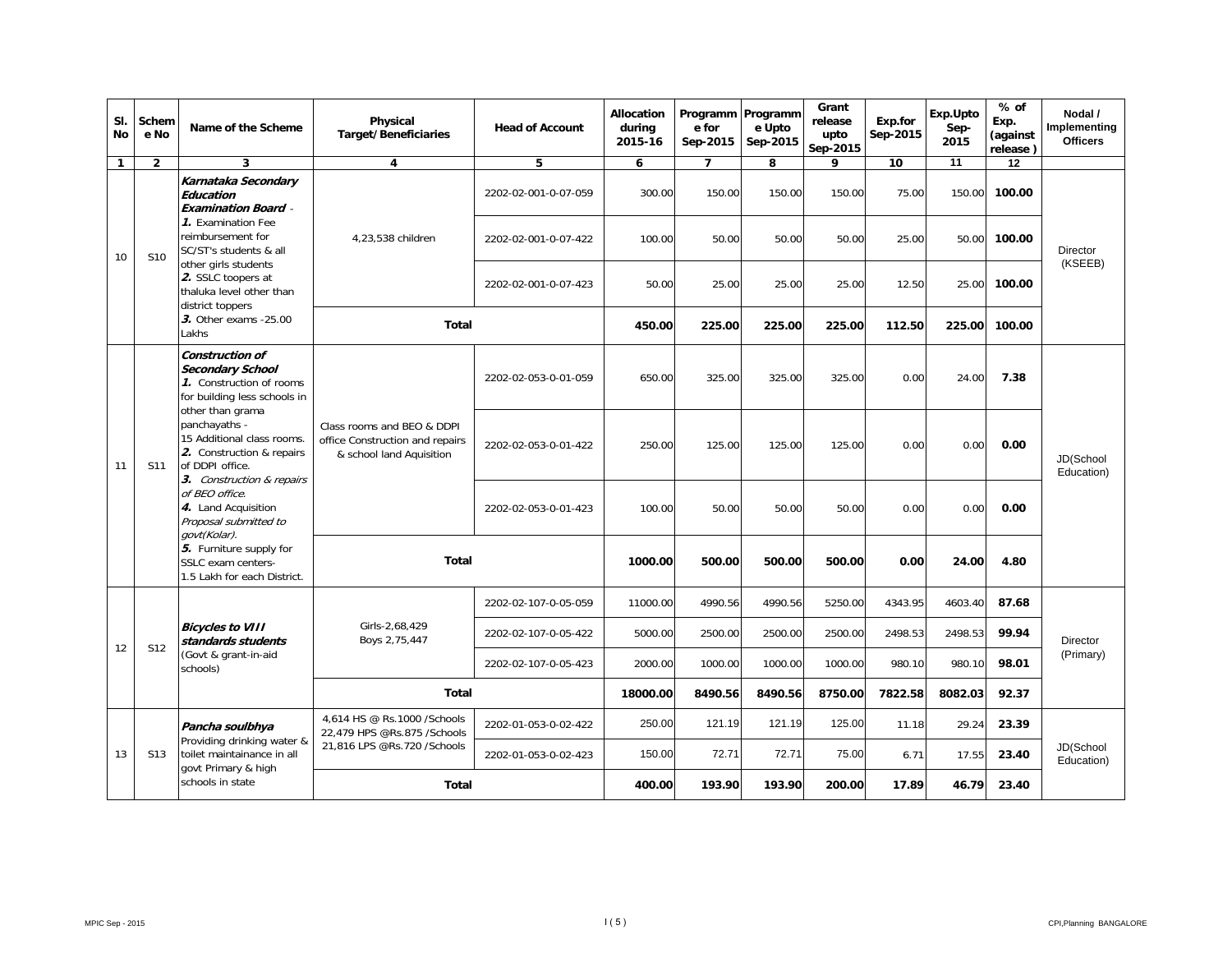| SI.<br>No    | Schem<br>e No   | Name of the Scheme                                                                                                                                                                                                                                  | Physical<br><b>Target/Beneficiaries</b>                                                                                                     | <b>Head of Account</b> | Allocation<br>during<br>2015-16 | Programm Programm<br>e for<br>Sep-2015 | e Upto<br>Sep-2015 | Grant<br>release<br>upto<br>Sep-2015 | Exp.for<br>Sep-2015 | Exp.Upto<br>Sep-<br>2015 | % of<br>Exp.<br>(against<br>release) | Nodal /<br>Implementing<br><b>Officers</b> |
|--------------|-----------------|-----------------------------------------------------------------------------------------------------------------------------------------------------------------------------------------------------------------------------------------------------|---------------------------------------------------------------------------------------------------------------------------------------------|------------------------|---------------------------------|----------------------------------------|--------------------|--------------------------------------|---------------------|--------------------------|--------------------------------------|--------------------------------------------|
| $\mathbf{1}$ | $\overline{2}$  | 3                                                                                                                                                                                                                                                   | 4                                                                                                                                           | 5                      | 6                               | $\overline{7}$                         | 8                  | 9                                    | 10                  | 11                       | 12                                   |                                            |
|              |                 | Reimbursement of non<br>govt fees of SC/ST<br>students studying in<br>Govt. high schools                                                                                                                                                            | SC Boys-1,35,539<br>SC girls-1,27,228<br>ST boys 62,298<br>ST girls 57,839                                                                  | 2202-02-107-0-03-422   | 300.00                          | 150.00                                 | 150.00             | 150.00                               | 0.00                | 0.00                     | 0.00                                 |                                            |
| 14           | S14             | <b>INote Book1</b><br>Free note books for<br>SC/ST students studying<br>in govt schools 8 to 10                                                                                                                                                     | Total 3,82,904 Students* 6<br>books for each students<br>17.00 Rs /Book                                                                     | 2202-02-107-0-03-423   | 100.00                          | 50.00                                  | 50.00              | 50.00                                | 0.00                | 0.00                     | 0.00                                 | Director<br>(Primary)                      |
|              |                 | standards.<br>Work Orders given to<br>MPM on 24.09.2015                                                                                                                                                                                             | <b>Total</b>                                                                                                                                |                        | 400.00                          | 200.00                                 | 200.00             | 200.00                               | 0.00                | 0.00                     | 0.00                                 |                                            |
| 15           | S <sub>15</sub> | Bharat Seva Dal<br>Salary for Bharat Seva<br>Dal Institution                                                                                                                                                                                        | Seva Dal Development Activities                                                                                                             | 2202-80-800-0-30-101   | 25.00                           | 12.50                                  | 12.50              | 12.50                                | 6.25                | 12.50                    | 100.00                               | Director<br>(Secondary)                    |
|              |                 |                                                                                                                                                                                                                                                     |                                                                                                                                             | 4202-01-202-1-04-386   | 500.00                          | 125.00                                 | 125.00             | 250.00                               | 125.00              | 250.00                   | 100.00                               |                                            |
|              |                 | Sainik School Koodige<br>School construction salary                                                                                                                                                                                                 | Civil works<br>647 Students                                                                                                                 | 2202-02-107-5-00-059   | 56.00                           | 14.00                                  | 14.00              | 28.00                                | 14.00               | 28.00                    | 100.00                               |                                            |
| 16           | <b>S16</b>      | for non teaching staff,<br>students scholarship                                                                                                                                                                                                     | Admin cost                                                                                                                                  | 2202-02-107-5-00-422   | 29.00                           | 7.25                                   | 7.25               | 14.50                                | 7.25                | 14.50                    | 100.00                               | Director<br>(Secondary)                    |
|              |                 | [Recurring and Non<br>Recurring Expenditure]                                                                                                                                                                                                        |                                                                                                                                             | 2202-02-107-5-00-423   | 16.00                           | 4.00                                   | 4.00               | 8.00                                 | 4.00                | 8.00                     | 100.00                               |                                            |
|              |                 |                                                                                                                                                                                                                                                     | Sainik School Koodige                                                                                                                       |                        | 601.00                          | 150.25                                 | 150.25             | 300.50                               | 150.25              | 300.50                   | 100.00                               |                                            |
|              |                 |                                                                                                                                                                                                                                                     |                                                                                                                                             | 4202-01-202-1-06-386   | 300.00                          | 150.00                                 | 150.00             | 150.00                               | 75.00               | 150.00                   | 100.00                               |                                            |
|              |                 |                                                                                                                                                                                                                                                     |                                                                                                                                             | 2202-02-107-3-00-117   | 66.00                           | 33.00                                  | 33.00              | 33.00                                | 16.50               | 33.00                    | 100.00                               |                                            |
| 17           | <b>S17</b>      | Bijapur Sainik School<br>Construction of inner &<br>outer stadium                                                                                                                                                                                   | Civil Works [Indoor and<br>Outdoor Stadium]                                                                                                 | 2202-02-107-3-00-422   | 29.00                           | 14.50                                  | 14.50              | 14.50                                | 7.25                | 14.50                    | 100.00                               | Director<br>(Secondary)                    |
|              |                 |                                                                                                                                                                                                                                                     |                                                                                                                                             | 2202-02-107-3-00-423   | 6.00                            | 3.00                                   | 3.00               | 3.00                                 | 1.50                | 3.00                     | 100.00                               |                                            |
|              |                 |                                                                                                                                                                                                                                                     |                                                                                                                                             | <b>Total</b>           | 401.00                          | 200.50                                 | 200.50             | 200.50                               | 100.25              | 200.50                   | 100.00                               |                                            |
| 18           | S <sub>18</sub> | Kttur Rani Chennmma<br>School<br>Construction of prayer<br>room, horse stable room,<br>Purchase of horse, inner<br>stadium, students hostel<br>rooms, solar<br>lights, building repairs,<br>purchase of pump set<br>borewell & water filter<br>etc… | Civil Works [Construction,<br>Reparis and Interior decoration]                                                                              | 2202-02-110-3-03-101   | 250.00                          | 62.50                                  | 62.50              | 125.00                               | 62.50               | 125.00                   | 100.00                               | Director<br>(Secondary)                    |
| 19           | S19             | Implementation of<br>Recommendations of<br>Vaidyanathan<br>Committee                                                                                                                                                                                | Salary of Physical education<br>teachers and Implementation of<br>primary & high school physical<br>education programmes<br>implementation. | 2202-02-109-0-20-059   | 25.00                           | 12.75                                  | 12.75              | 15.00                                | 0.84                | 6.34                     | 42.27                                | Director<br>(Secondary)                    |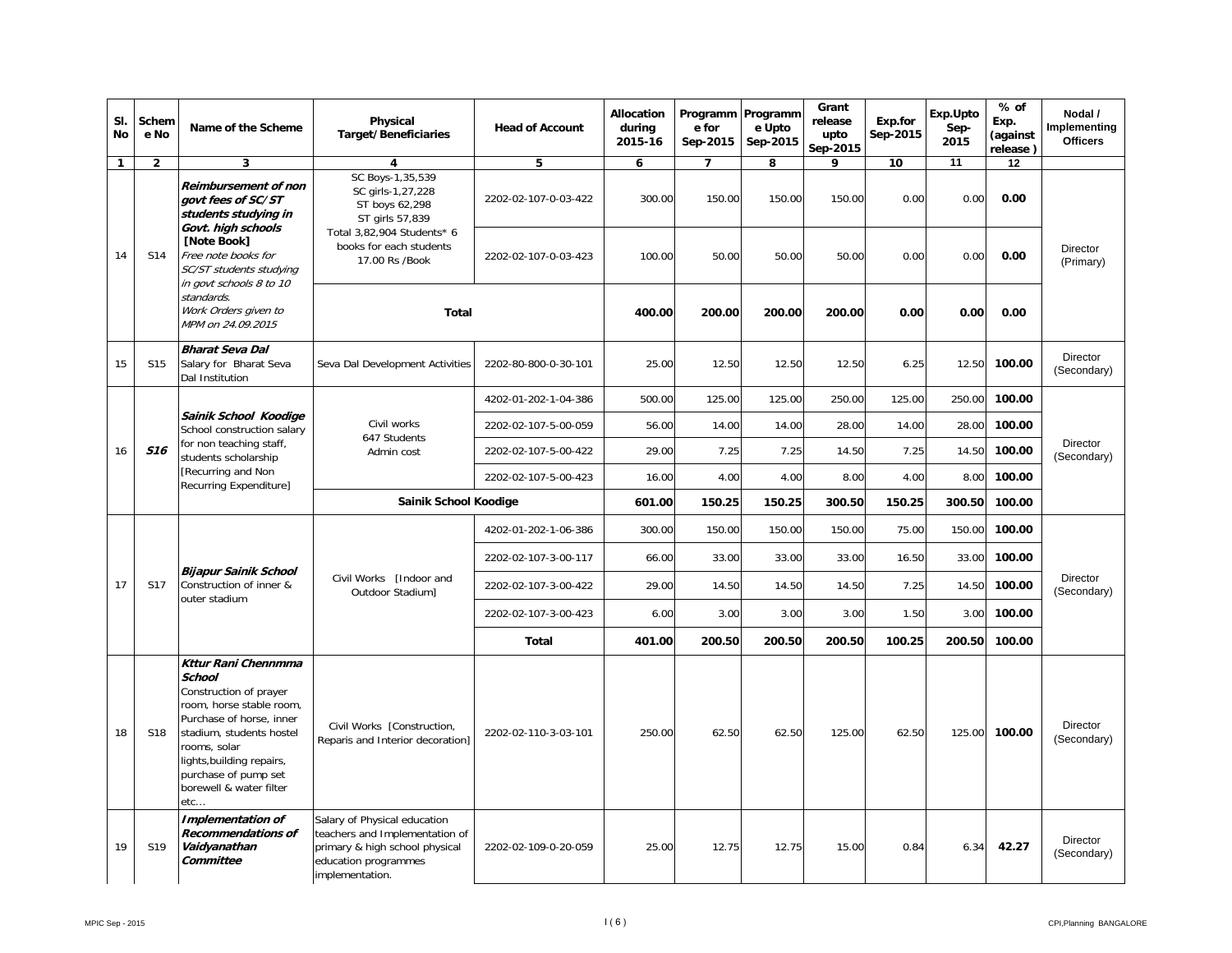| SI.<br>No    | Schem<br>e No                                                                                | Name of the Scheme                                                                                                                             | Physical<br><b>Target/Beneficiaries</b>                                                                                                                                                                                                               | <b>Head of Account</b>                      | Allocation<br>during<br>2015-16 | Programm Programm<br>e for<br>Sep-2015 | e Upto<br>Sep-2015 | Grant<br>release<br>upto<br>Sep-2015 | Exp.for<br>Sep-2015 | Exp.Upto<br>Sep-<br>2015 | % of<br>Exp.<br>(against<br>release) | Nodal /<br>Implementing<br><b>Officers</b> |
|--------------|----------------------------------------------------------------------------------------------|------------------------------------------------------------------------------------------------------------------------------------------------|-------------------------------------------------------------------------------------------------------------------------------------------------------------------------------------------------------------------------------------------------------|---------------------------------------------|---------------------------------|----------------------------------------|--------------------|--------------------------------------|---------------------|--------------------------|--------------------------------------|--------------------------------------------|
| $\mathbf{1}$ | $\overline{2}$                                                                               | 3                                                                                                                                              | 4                                                                                                                                                                                                                                                     | 5                                           | 6                               | 7                                      | 8                  | 9                                    | 10                  | 11                       | 12                                   |                                            |
| 20           | S20                                                                                          | <b>Teachers Quarters</b><br><b>Construction of Teachers</b><br>Quarters in 114 back ward<br>thalukas<br>(Revise estimate<br>submitted to govt) | 9 Teachers Quarters<br>TOn the Basis of PWD<br>S R Rates                                                                                                                                                                                              | 4202-01-201-1-03-133                        | 800.00                          | 400.00                                 | 400.00             | 400.00                               | 0.00                | 0.00                     | 0.00                                 | JD(School<br>Education)                    |
|              |                                                                                              | Grant-in-Aid in                                                                                                                                |                                                                                                                                                                                                                                                       | 2202-80-800-0-35-101                        | 2980.00                         | 0.00                                   | 0.00               | 0.00                                 | 0.00                | 0.00                     | 0.00                                 |                                            |
| 21           | S21                                                                                          | education                                                                                                                                      | Providing grants for newly<br>opened school in 2015-16                                                                                                                                                                                                | 2202-80-800-0-35-422                        | 1000.00                         | 0.00                                   | 0.00               | 0.00                                 | 0.00                | 0.00                     | 0.00                                 | Director<br>(Primary &                     |
|              |                                                                                              | For 2015-16 financial<br>year                                                                                                                  |                                                                                                                                                                                                                                                       | 2202-80-800-0-35-423                        | 20.00                           | 0.00                                   | 0.00               | 0.00                                 | 0.00                | 0.00                     | 0.00                                 | Secondary)                                 |
|              |                                                                                              |                                                                                                                                                | Total                                                                                                                                                                                                                                                 |                                             | 4000.00                         | 0.00                                   | 0.00               | 0.00                                 | 0.00                | 0.00                     | 0.00                                 |                                            |
|              |                                                                                              | Rashtriya madhyamika                                                                                                                           | Salary<br>School grants for 5103 schools<br>Kala utsav                                                                                                                                                                                                | 2202-02-109-0-21-002,<br>011, 014, 021, 059 | 15228.00                        | 1182.44                                | 1182.44            | 5025.24                              | 864.22              | 4723.95                  | 94.00                                |                                            |
|              |                                                                                              | shikshan Abhiyan<br>programmes (RMSA)                                                                                                          | Karate training for girls-4718                                                                                                                                                                                                                        | 2202-02-109-0-21-422                        | 7952.00                         | 2624.16                                | 2624.16            | 4612.16                              | 0.00                | 1988.00                  | 43.10                                |                                            |
|              |                                                                                              | Salary for teaching & non<br>teaching staff, basic                                                                                             | Inclusive education (IEDSS)-<br>875.82<br>875.82<br>1539.32<br>0.00<br>2202-02-109-0-21-423<br>2654.00<br>10156 students<br>KKGBV (Hostel Maintainance<br>4202-01-202-1-07-386<br>14566.50<br>14566.50<br>14566.50<br>60.00<br>17550.00<br>2981 girls | 663.50                                      | 43.10                           |                                        |                    |                                      |                     |                          |                                      |                                            |
| 22           | <b>S22</b>                                                                                   | amenities for madary high<br>schools, KGBV hostel                                                                                              |                                                                                                                                                                                                                                                       |                                             |                                 |                                        |                    |                                      |                     | 60.00                    | 0.41                                 | <b>SPD</b><br>(RMSA)                       |
|              | Vocational education in 250<br>rooms for girls &<br>4202-01-202-1-07-422<br>comp PU colleges | 450.00                                                                                                                                         | 148.50                                                                                                                                                                                                                                                | 148.50                                      | 261.00                          | 0.00                                   | 112.50             | 43.10                                |                     |                          |                                      |                                            |
|              |                                                                                              | Recurring & Non recurring<br>Expenditure                                                                                                       |                                                                                                                                                                                                                                                       | 4202-01-202-1-07-423                        | 300.00                          | 99.00                                  | 99.00              | 174.00                               | 0.00                | 75.00                    | 43.10                                |                                            |
|              |                                                                                              |                                                                                                                                                | <b>Total</b>                                                                                                                                                                                                                                          | 44134.00                                    | 19496.42                        | 19496.42                               | 26178.22           | 924.22                               | 7622.95             | 29.12                    |                                      |                                            |
|              |                                                                                              | <b>Bharat Scouts and</b>                                                                                                                       |                                                                                                                                                                                                                                                       | 2204-00-103-0-11-101                        | 200.00                          | 100.00                                 | 100.00             | 100.00                               | 0.00                | 50.00                    | 50.00                                |                                            |
| 23           | S <sub>2</sub> 3                                                                             | Girls Guides<br>Grant-in-aid Programmes                                                                                                        | <b>Bharat Scouts and Guides</b><br>Activities - Grant in aid                                                                                                                                                                                          | 2204-00-103-0-12-101                        | 100.00                          | 50.00                                  | 50.00              | 50.00                                | 0.00                | 25.00                    | 50.00                                | <b>Director</b><br>(Secondary)             |
|              |                                                                                              | & training of Scouts &<br><b>Girls Guides</b>                                                                                                  |                                                                                                                                                                                                                                                       | <b>Total</b>                                | 300.00                          | 150.00                                 | 150.00             | 150.00                               | 0.00                | 75.00                    | 50.00                                |                                            |
|              |                                                                                              | Opening of Schools for<br>girls KKGBV Model<br>Maintainance of 86 KKGBV                                                                        | Construction of 05 New Hostels<br>+ Maintenence of 86 KKGBV<br>[Recurring]                                                                                                                                                                            | 2202-02-109-0-15-133                        | 2200.00                         | 1500.00                                | 750.00             | 1500.00                              | 0.00                | 750.00                   | 50.00                                | JD(School                                  |
| 24           | <b>S24</b>                                                                                   | started in 2010-2011 to<br>2015-16                                                                                                             | Construction of 05 New<br>Hostels[Non Recurring]                                                                                                                                                                                                      | 2202-02-109-0-15-133                        | 800.00                          | 0.00                                   | 0.00               | 0.00                                 | 0.00                | 0.00                     | 0.00                                 | Education)                                 |
|              |                                                                                              | Construction of 05 kKGBV<br>in 2015-16                                                                                                         | Total                                                                                                                                                                                                                                                 |                                             | 3000.00                         | 1500.00                                | 750.00             | 1500.00                              | 0.00                | 750.00                   | 50.00                                |                                            |
| 25           | S <sub>25</sub>                                                                              | Compound wall and<br>Play Ground<br>Construction of compound<br>for govt primery & high<br>schools                                             | Compound wall for Government<br>High School                                                                                                                                                                                                           | 4202-01-201-1-04--059                       | 150.00                          | 75.00                                  | 75.00              | 75.00                                | 0.00                | 0.00                     | 0.00                                 | JD(SchoolEduc<br>ation                     |